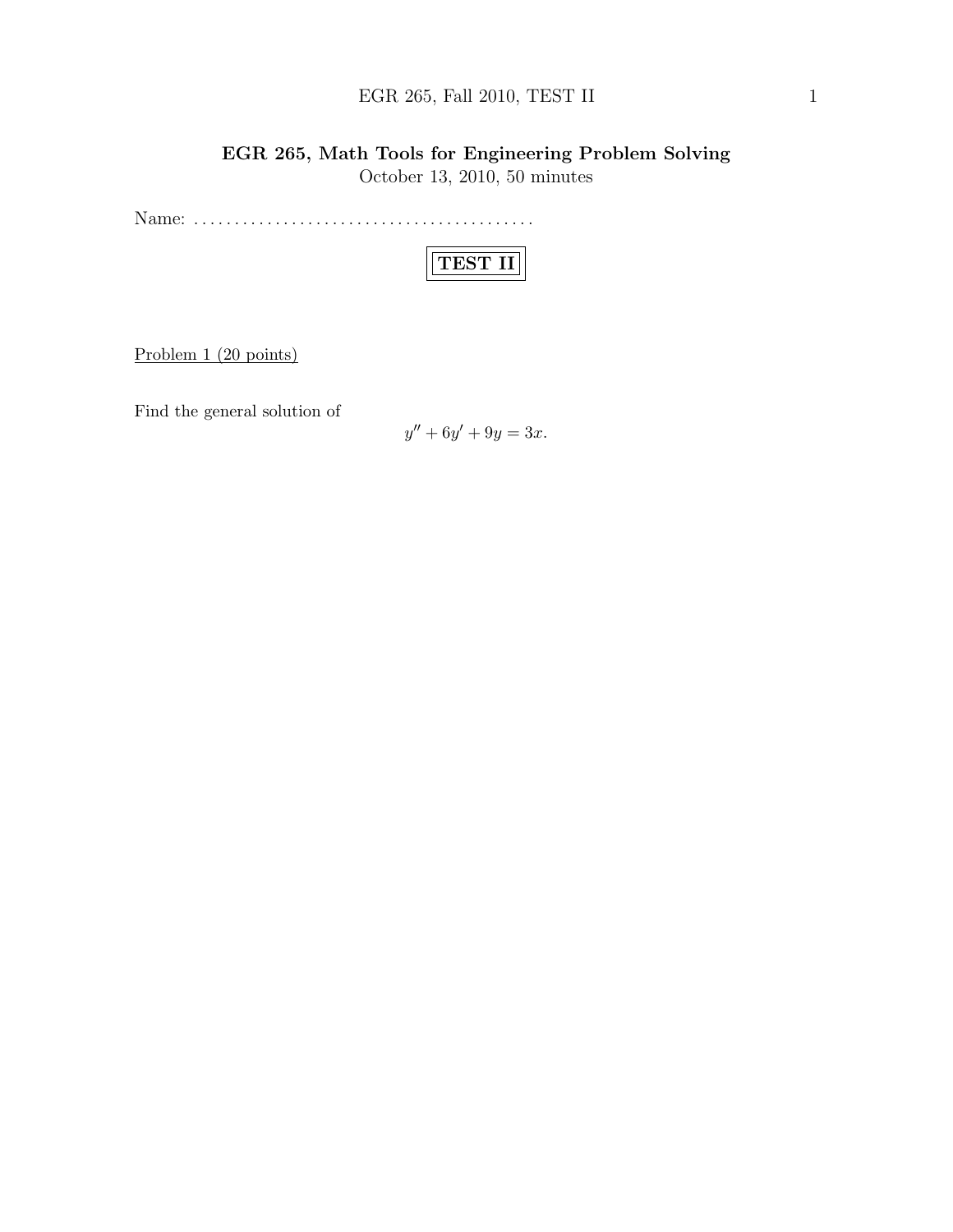# Problem 2 (20 points)

Solve the initial value problem

$$
y'' - 2y' + 5y = 0, \quad y(0) = 2, \quad y'(0) = -1.
$$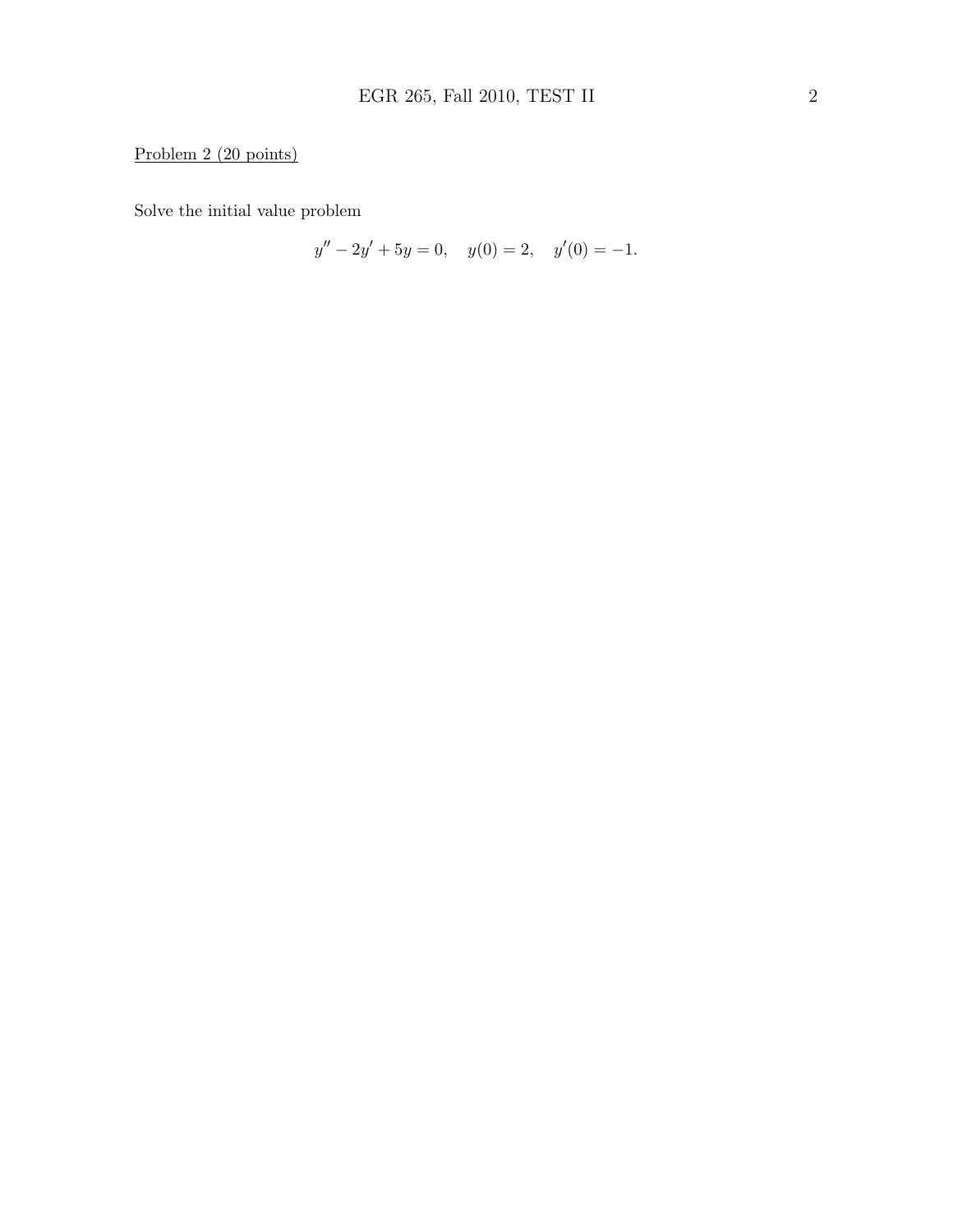Problem 3 (20 points)

Find the general solution of

$$
y'' - y' - 2y = 5e^{2x}.
$$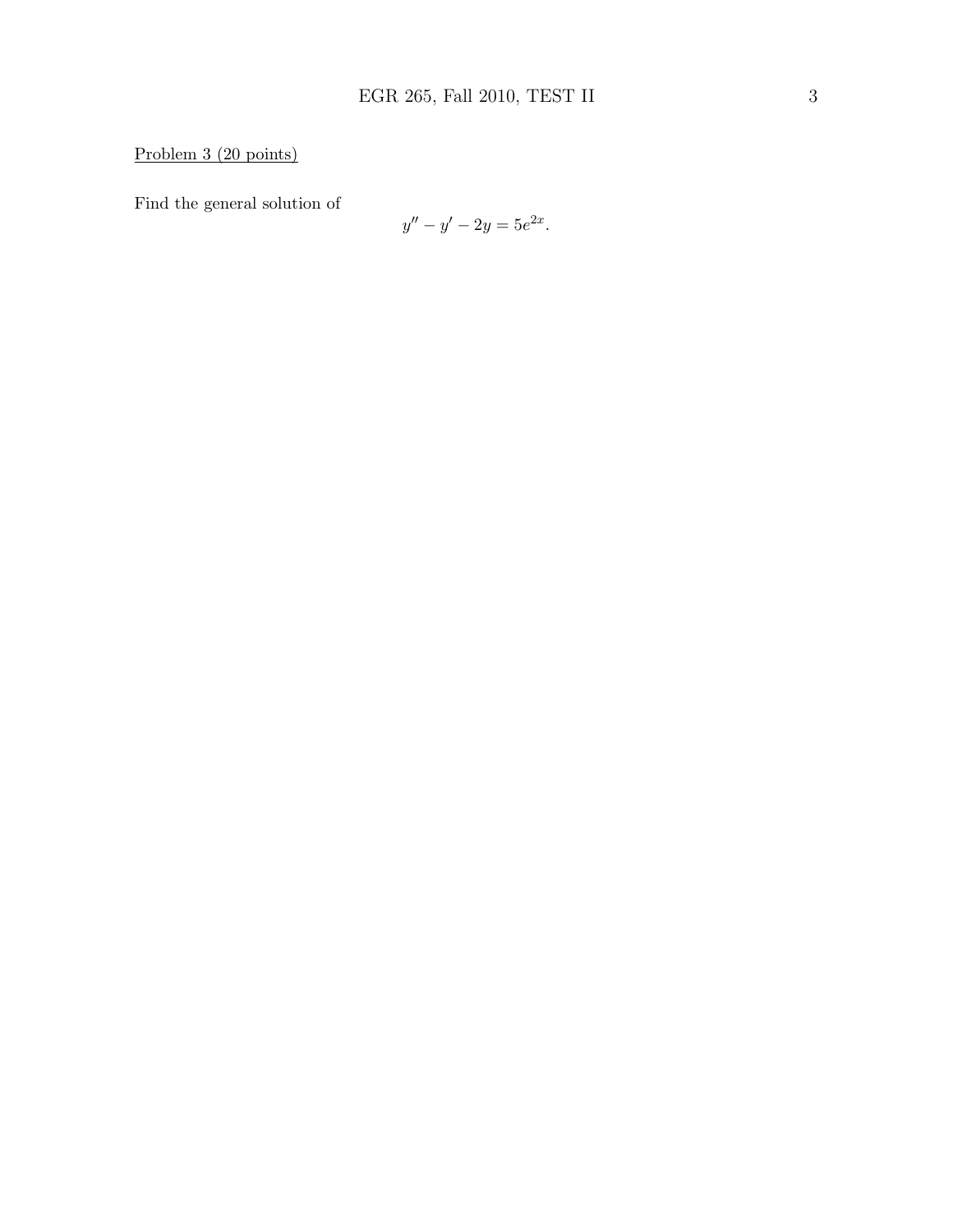#### Problem 4 (20 points)

A 16 pound weight stretches an undamped spring by 2 feet.

(a) Working in English units, find the value of the spring constant  $k$  in  $\frac{1}{k}$  and the mass m of the weight in slugs.

(b) Find the equation of motion of the undamped spring-mass system.

(c) Find the equation of motion if the mass is released from rest at a position of 2 feet above the equilibrium. Assume here that the positive  $x$ -direction is oriented downwards.